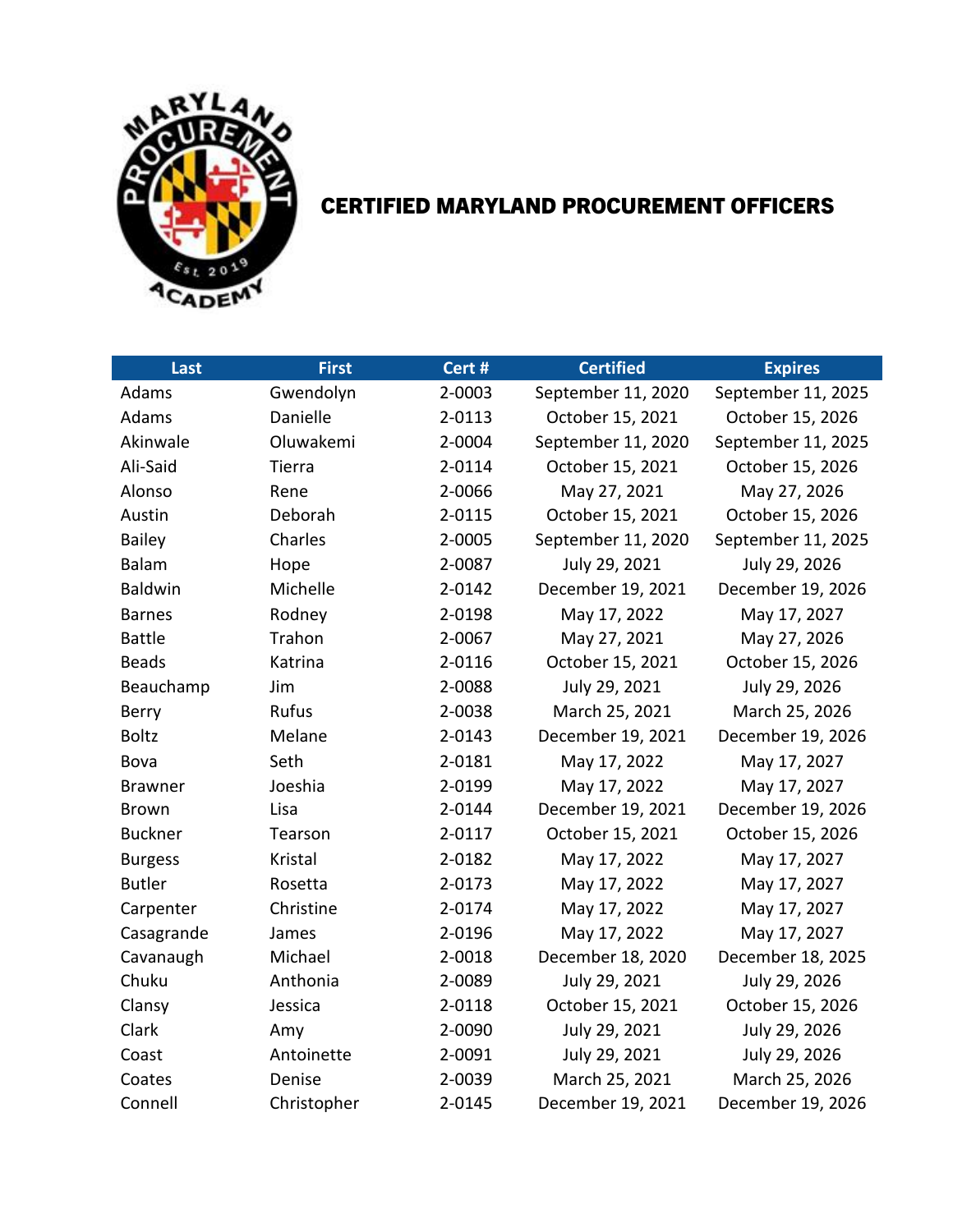| Cooper      | Cheryl          | 2-0146 | December 19, 2021  | December 19, 2026  |
|-------------|-----------------|--------|--------------------|--------------------|
| Crumley     | Karen           | 2-0191 | May 17, 2022       | May 17, 2027       |
| Cruse       | Rachel          | 2-0179 | May 17, 2022       | May 17, 2027       |
| Crutcher    | Delora          | 2-0192 | May 17, 2022       | May 17, 2027       |
| Davies      | Othniel         | 2-0147 | December 19, 2021  | December 19, 2026  |
| Davis       | Queen           | 2-0148 | December 19, 2021  | December 19, 2026  |
| Daye        | Allegra         | 2-0019 | December 18, 2020  | December 18, 2025  |
| DeCosta     | Kenya           | 2-0068 | May 27, 2021       | May 27, 2026       |
| Dennis      | Greg            | 2-0020 | December 18, 2020  | December 18, 2025  |
| Dennis      | Darlene         | 2-0119 | October 15, 2021   | October 15, 2026   |
| Dickerson   | Nancy           | 2-0120 | October 15, 2021   | October 15, 2026   |
| Dickman     | Paul            | 2-0121 | October 15, 2021   | October 15, 2026   |
| Dotson      | Louise          | 2-0149 | December 19, 2021  | December 19, 2026  |
| Eccleston   | Joeseph         | 2-0150 | December 19, 2021  | December 19, 2026  |
| Edet        | Dominick        | 2-0021 | December 18, 2020  | December 18, 2025  |
| Eduful      | Samuel          | 2-0092 | July 29, 2021      | July 29, 2026      |
| Eubanks     | Keon            | 2-0194 | May 17, 2022       | May 17, 2027       |
| Ferguson    | Alex            | 2-0022 | December 18, 2020  | December 18, 2025  |
| Fields      | Sabrina         | 2-0151 | December 19, 2021  | December 19, 2026  |
| Francis     | Kelli           | 2-0040 | March 25, 2021     | March 25, 2026     |
| Franklin    | Monica          | 2-0023 | December 18, 2020  | December 18, 2025  |
| Franz       | Wendy           | 2-0152 | December 19, 2021  | December 19, 2026  |
| Frierson    | Michelle        | 2-0093 | July 29, 2021      | July 29, 2026      |
| Gamble      | Tracey          | 2-0206 | May 17, 2022       | May 17, 2027       |
| Gandhi      | Dinesh          | 2-0069 | May 27, 2021       | May 27, 2026       |
| Georgekutty | Siji            | 2-0070 | May 27, 2021       | May 27, 2026       |
| Gillispie   | Talea           | 2-0006 | September 11, 2020 | September 11, 2025 |
| Gilmore     | Richard         | 2-0024 | December 18, 2020  | December 18, 2025  |
| Givens      | Dante           | 2-0094 | July 29, 2021      | July 29, 2026      |
| Glasgow     | Raelene         | 2-0172 | October 15, 2021   | October 15, 2026   |
| Gleason     | Robert          | 2-0001 | September 11, 2020 | September 11, 2025 |
| Gordon      | Margie          | 2-0041 | March 25, 2021     | March 25, 2026     |
| Graves      | Nia             | 2-0042 | March 25, 2021     | March 25, 2026     |
| Gray        | Tara            | 2-0122 | October 15, 2021   | October 15, 2026   |
| Green       | Shirelle        | 2-0043 | March 25, 2021     | March 25, 2026     |
| Griffin     | <b>Dirk</b>     | 2-0044 | March 25, 2021     | March 25, 2026     |
| Gunden      | <b>Blessing</b> | 2-0193 | May 17, 2022       | May 17, 2027       |
| Guthrie     | Dan             | 2-0203 | May 17, 2022       | May 17, 2027       |
| Hackett     | Kimberly        | 2-0007 | September 11, 2020 | September 11, 2025 |
| Haifley     | Mike            | 2-0002 | December 18, 2020  | December 18, 2025  |
| Hall        | Michael         | 2-0071 | May 27, 2021       | May 27, 2026       |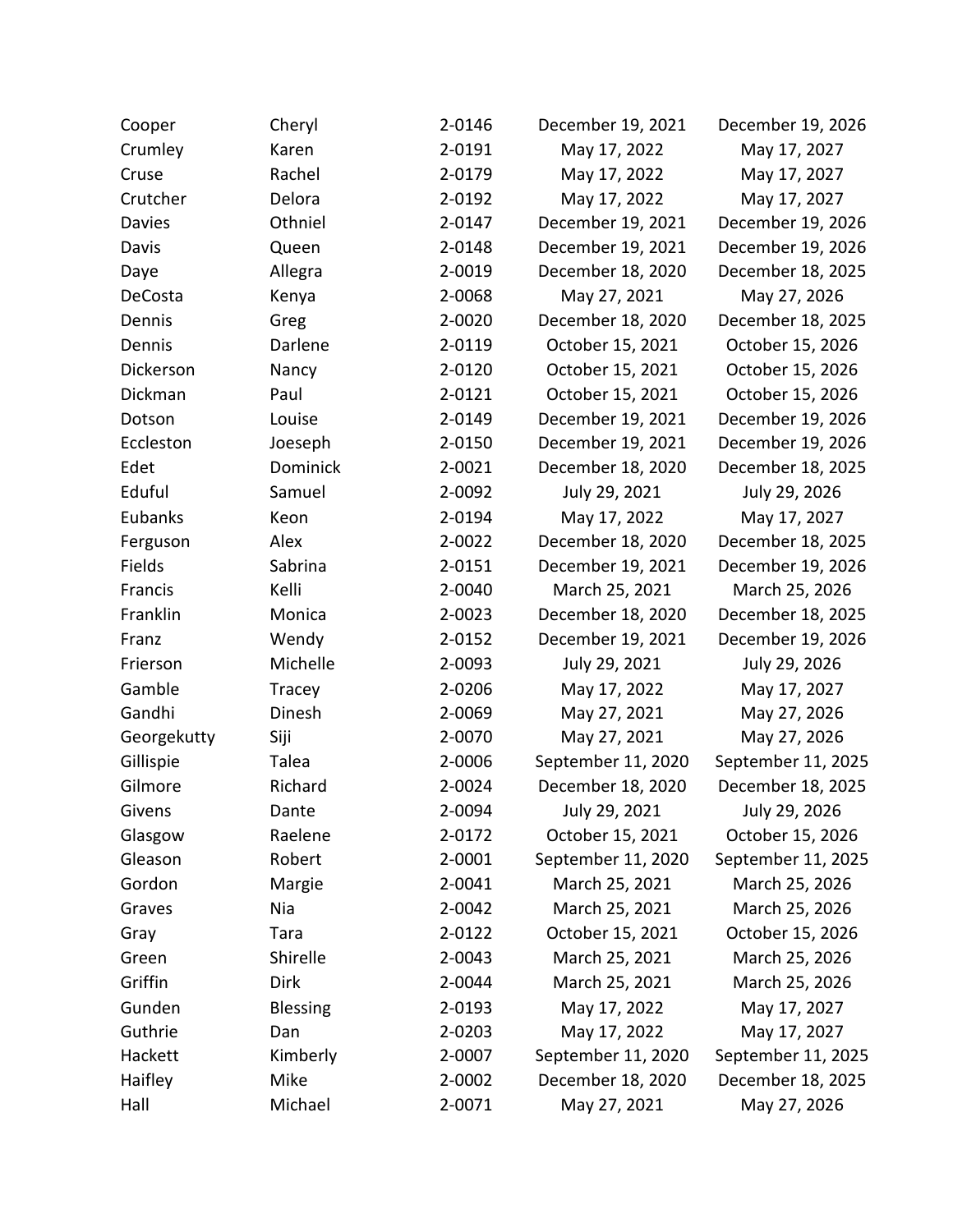| Hannie          | Justin         | 2-0207 | May 17, 2022       | May 17, 2027       |
|-----------------|----------------|--------|--------------------|--------------------|
| Hariri          | Monica         | 2-0072 | May 27, 2021       | May 27, 2026       |
| Hautala         | Christopher    | 2-0008 | September 11, 2020 | September 11, 2025 |
| Haynes          | Colleen        | 2-0025 | December 18, 2020  | December 18, 2025  |
| Helms           | Michele        | 2-0153 | December 19, 2021  | December 19, 2026  |
| Hendrix         | Amanda         | 2-0009 | September 11, 2020 | September 11, 2025 |
| Hersl           | Mary Lee       | 2-0123 | October 15, 2021   | October 15, 2026   |
| Hitrik          | Jessica        | 2-0095 | July 29, 2021      | July 29, 2026      |
| Holifield       | Shareda        | 2-0073 | May 27, 2021       | May 27, 2026       |
| Holmes          | Linda          | 2-0026 | December 18, 2020  | December 18, 2025  |
| Horvath         | Lisa           | 2-0096 | July 29, 2021      | July 29, 2026      |
| Howard          | Michael        | 2-0124 | October 15, 2021   | October 15, 2026   |
| Howard-Bond     | Cheryl         | 2-0027 | December 18, 2020  | December 18, 2025  |
| Howell          | Nakia          | 2-0125 | October 15, 2021   | October 15, 2026   |
| Hubbard         | Glen           | 2-0045 | March 25, 2021     | March 25, 2026     |
| Huffman         | Mary           | 2-0046 | March 25, 2021     | March 25, 2026     |
| lyare           | Kennedy        | 2-0183 | May 17, 2022       | May 17, 2027       |
| Izer            | DeWayne        | 2-0074 | May 27, 2021       | May 27, 2026       |
| <b>Jeffries</b> | <b>Bernice</b> | 2-0126 | October 15, 2021   | October 15, 2026   |
| Jenkins         | Aaron          | 2-0184 | May 17, 2022       | May 17, 2027       |
| Johnson         | Calvin         | 2-0047 | March 25, 2021     | March 25, 2026     |
| Johnson         | Rodford        | 2-0048 | March 25, 2021     | March 25, 2026     |
| Johnson         | Sandy          | 2-0049 | March 25, 2021     | March 25, 2026     |
| johnson         | patrice        | 2-0127 | October 15, 2021   | October 15, 2026   |
| Johnson         | Gabrielle      | 2-0175 | May 17, 2022       | May 17, 2027       |
| Kang            | Sang           | 2-0050 | March 25, 2021     | March 25, 2026     |
| Koch            | Cheryl         | 2-0075 | May 27, 2021       | May 27, 2026       |
| Kulbicki        | Skip           | 2-0180 | May 17, 2022       | May 17, 2027       |
| Langkam         | Kimberly       | 2-0028 | December 18, 2020  | December 18, 2025  |
| Lansaw          | Anna           | 2-0051 | March 25, 2021     | March 25, 2026     |
| Lawhorn         | Katrina        | 2-0076 | May 27, 2021       | May 27, 2026       |
| Lee             | <b>Brenda</b>  | 2-0052 | March 25, 2021     | March 25, 2026     |
| Leeb            | Jason          | 2-0097 | July 29, 2021      | July 29, 2026      |
| LeRoux          | Whitney        | 2-0053 | March 25, 2021     | March 25, 2026     |
| Liller          | Trudy          | 2-0010 | September 11, 2020 | September 11, 2025 |
| Little          | Sharon         | 2-0128 | October 15, 2021   | October 15, 2026   |
| Longacre        | Amanda         | 2-0195 | May 17, 2022       | May 17, 2027       |
| Love            | Sarah          | 2-0129 | October 15, 2021   | October 15, 2026   |
| Malech          | Pam            | 2-0011 | September 11, 2020 | September 11, 2025 |
| Malloy          | Sabrina        | 2-0098 | July 29, 2021      | July 29, 2026      |
| Matos           | Jessica        | 2-0029 | December 18, 2020  | December 18, 2025  |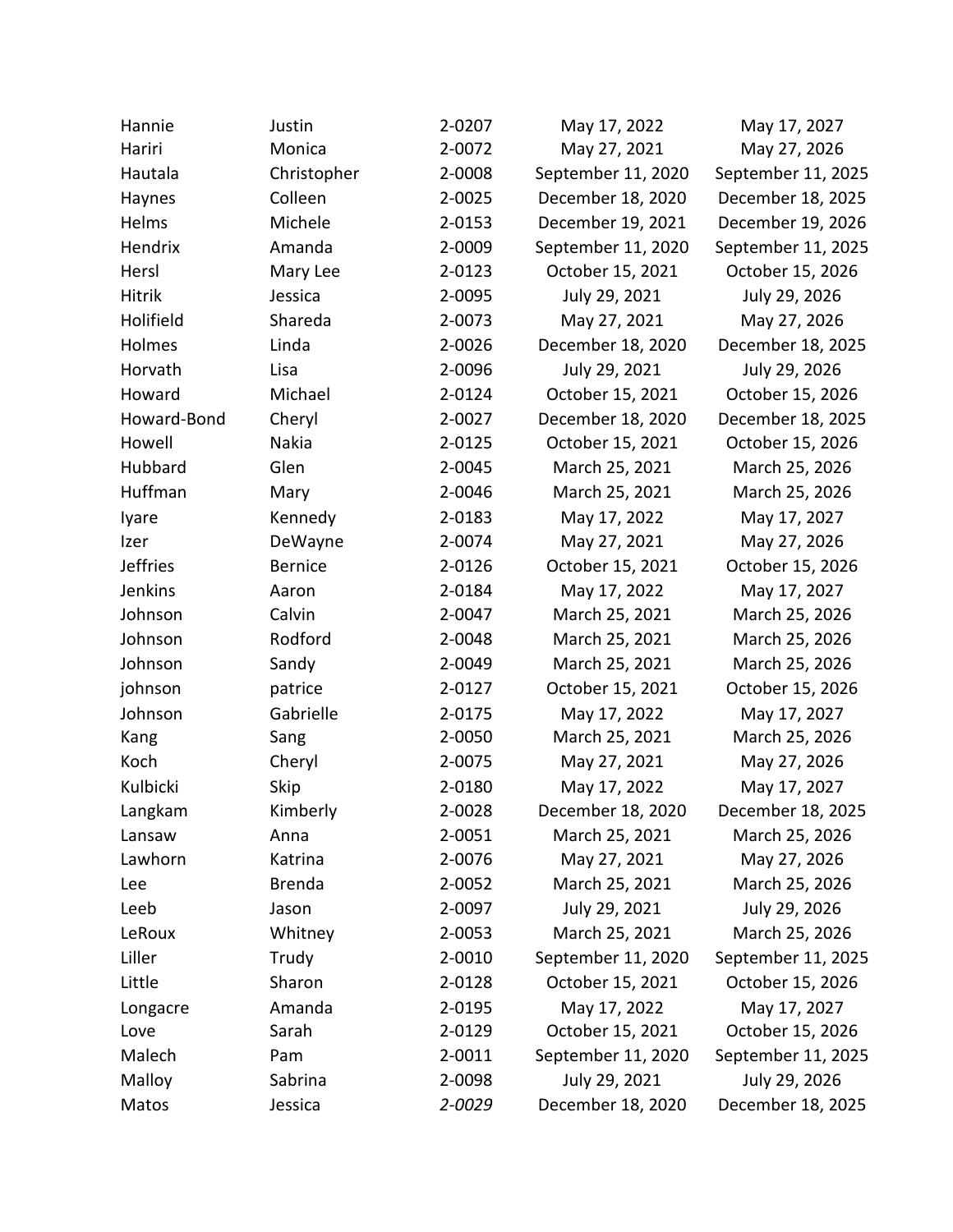| Maurice         | Dorothy      | 2-0130 | October 15, 2021   | October 15, 2026   |
|-----------------|--------------|--------|--------------------|--------------------|
| McCammon        | Geoff        | 2-0185 | May 17, 2022       | May 17, 2027       |
| McCray          | Daphney      | 2-0012 | September 11, 2020 | September 11, 2025 |
| McCray          | Rick         | 2-0197 | May 17, 2022       | May 17, 2027       |
| McDonald        | Lisa         | 2-0030 | December 18, 2020  | December 18, 2025  |
| <b>McGinnis</b> | Chevelle     | 2-0131 | October 15, 2021   | October 15, 2026   |
| Middleton       | Anthony      | 2-0099 | July 29, 2021      | July 29, 2026      |
| Miller          | Nneka        | 2-0054 | March 25, 2021     | March 25, 2026     |
| Mitcherling     | Scott        | 2-0176 | May 17, 2022       | May 17, 2027       |
| Mohammed        | Yasin        | 2-0154 | December 19, 2021  | December 19, 2026  |
| Mohney          | Heather      | 2-0077 | May 27, 2021       | May 27, 2026       |
| Mohney          | <b>Brian</b> | 2-0177 | May 17, 2022       | May 17, 2027       |
| Moore           | Daryl        | 2-0031 | December 18, 2020  | December 18, 2025  |
| <b>Morris</b>   | Rachel       | 2-0155 | December 19, 2021  | December 19, 2026  |
| Mosby           | Krystal      | 2-0055 | March 25, 2021     | March 25, 2026     |
| Mwaha           | Dieudonne    | 2-0078 | May 27, 2021       | May 27, 2026       |
| <b>Myers</b>    | Mike         | 2-0132 | October 15, 2021   | October 15, 2026   |
| Nabb            | Wendy        | 2-0079 | May 27, 2021       | May 27, 2026       |
| Nash            | Cathie       | 2-0080 | May 27, 2021       | May 27, 2026       |
| Negley          | Michael      | 2-0100 | July 29, 2021      | July 29, 2026      |
| <b>Nellis</b>   | Victoria     | 2-0200 | May 17, 2022       | May 17, 2027       |
| Nicholson       | Teresa       | 2-0156 | December 19, 2021  | December 19, 2026  |
| <b>Niles</b>    | Joy          | 2-0101 | July 29, 2021      | July 29, 2026      |
| Noble           | Jane         | 2-0081 | May 27, 2021       | May 27, 2026       |
| Nocar           | Daniela      | 2-0082 | May 27, 2021       | May 27, 2026       |
| Norman          | Darlene      | 2-0056 | March 25, 2021     | March 25, 2026     |
| Ogungbemi       | Abiodun      | 2-0102 | July 29, 2021      | July 29, 2026      |
| Pecora          | Debbie       | 2-0103 | July 29, 2021      | July 29, 2026      |
| Perkins         | Pamela       | 2-0104 | July 29, 2021      | July 29, 2026      |
| Petersen, Jr.   | Arthur E.    | 2-0133 | October 15, 2021   | October 15, 2026   |
| Philip          | Binoj        | 2-0157 | December 19, 2021  | December 19, 2026  |
| Pietrocarlo     | Adam         | 2-0105 | July 29, 2021      | July 29, 2026      |
| Pinson          | Lori         | 2-0057 | March 25, 2021     | March 25, 2026     |
| Pittman         | Keith        | 2-0158 | December 19, 2021  | December 19, 2026  |
| Potts           | Jill         | 2-0134 | October 15, 2021   | October 15, 2026   |
| Ralay           | Hanta        | 2-0186 | May 17, 2022       | May 17, 2027       |
| Ramos           | Joshua       | 2-0106 | July 29, 2021      | July 29, 2026      |
| Renfro          | David        | 2-0187 | May 17, 2022       | May 17, 2027       |
| Richardson      | Scharrence   | 2-0058 | March 25, 2021     | March 25, 2026     |
| Riesett         | Mark         | 2-0059 | March 25, 2021     | March 25, 2026     |
| Roberts         | Debra        | 2-0205 | May 17, 2022       | May 17, 2027       |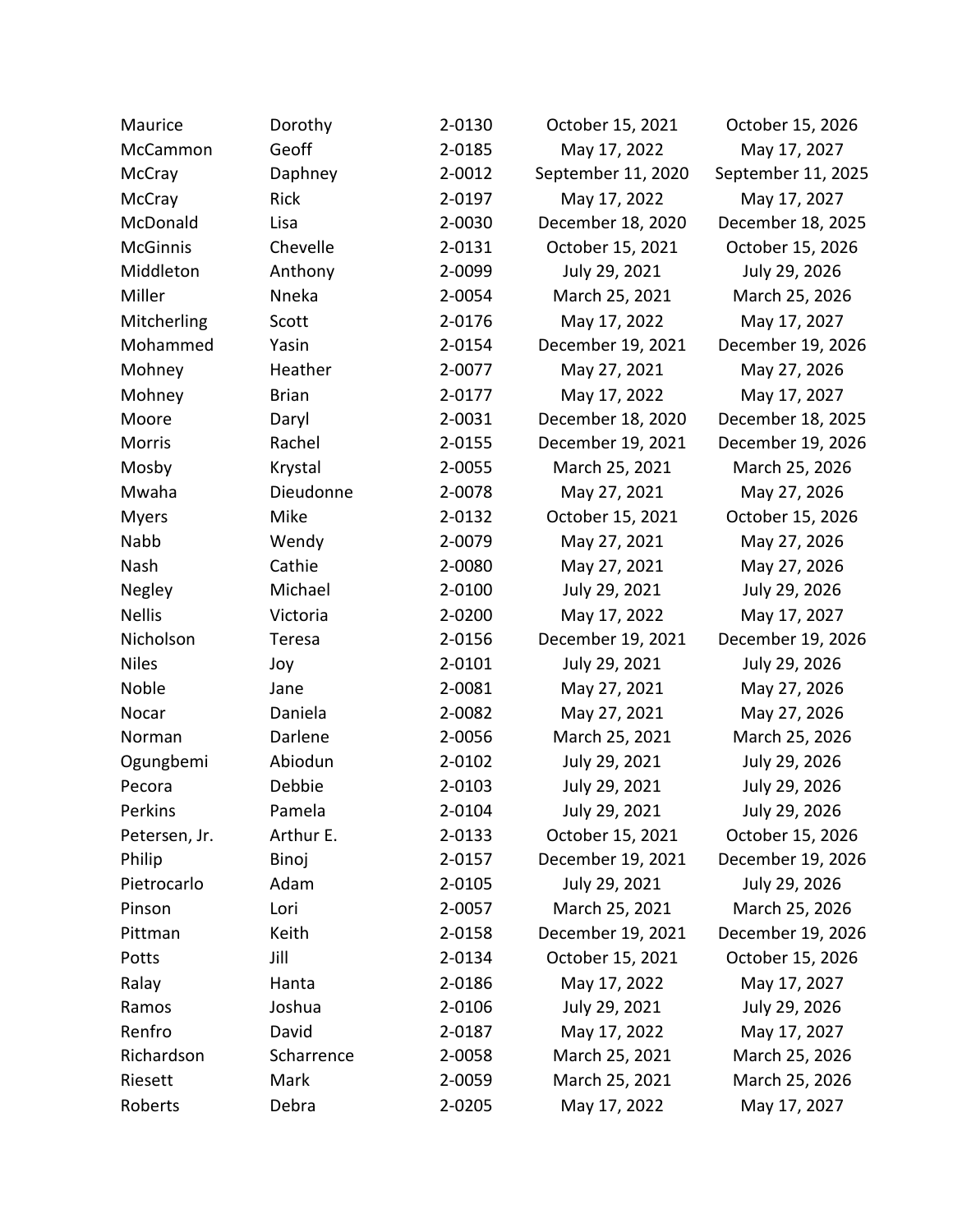| Robinson             | Craig         | 2-0107 | July 29, 2021      | July 29, 2026      |
|----------------------|---------------|--------|--------------------|--------------------|
| Robinson             | Falena        | 2-0159 | December 19, 2021  | December 19, 2026  |
| Rose                 | <b>Bonita</b> | 2-0060 | March 25, 2021     | March 25, 2026     |
| Rosenbaum            | Mark          | 2-0188 | May 17, 2022       | May 17, 2027       |
| Rosier               | Ivy           | 2-0178 | May 17, 2022       | May 17, 2027       |
| Rowe                 | Marsha        | 2-0204 | May 17, 2022       | May 17, 2027       |
| Sadler               | Amanda        | 2-0108 | July 29, 2021      | July 29, 2026      |
| SamsTurner           | Pamela        | 2-0160 | December 19, 2021  | December 19, 2026  |
| Sanders              | Xylina        | 2-0161 | December 19, 2021  | December 19, 2026  |
| Shird                | Vern          | 2-0162 | December 19, 2021  | December 19, 2026  |
| Simmons              | Andrea        | 2-0032 | December 18, 2020  | December 18, 2025  |
| <b>Simms</b>         | Debra         | 2-0172 | May 17, 2022       | May 17, 2027       |
| Simpson              | Stefanie      | 2-0189 | May 17, 2022       | May 17, 2027       |
| Skarda               | Sharon        | 2-0135 | October 15, 2021   | October 15, 2026   |
| Smith                | Matthew       | 2-0013 | September 11, 2020 | September 11, 2025 |
| Smith                | Emmanuel      | 2-0136 | October 15, 2021   | October 15, 2026   |
| Studwood             | Sherida       | 2-0163 | December 19, 2021  | December 19, 2026  |
| Sullivan             | Anthony       | 2-0137 | October 15, 2021   | October 15, 2026   |
| Sykes                | Tiara         | 2-0083 | May 27, 2021       | May 27, 2026       |
| Tarr                 | Alicia        | 2-0033 | December 18, 2020  | December 18, 2025  |
| Taylor-Blake         | Monica        | 2-0164 | December 19, 2021  | December 19, 2026  |
| Thomas               | Latesa        | 2-0061 | March 25, 2021     | March 25, 2026     |
| Thornton             | Debbie        | 2-0062 | March 25, 2021     | March 25, 2026     |
| ThorStraten          | Henry         | 2-0084 | May 27, 2021       | May 27, 2026       |
| Tiamiyu              | Lola          | 2-0014 | September 11, 2020 | September 11, 2025 |
| Tomaszewski          | Jamie         | 2-0034 | December 18, 2020  | December 18, 2025  |
| Torriente            | Audrey        | 2-0138 | October 15, 2021   | October 15, 2026   |
| Traynham             | Cora          | 2-0063 | March 25, 2021     | March 25, 2026     |
| Trovinger            | Tracee        | 2-0165 | December 19, 2021  | December 19, 2026  |
| Turner               | Donshane      | 2-0110 | July 29, 2021      | July 29, 2026      |
| Urban                | Judy          | 2-0111 | July 29, 2021      | July 29, 2026      |
| Usher                | Georgina      | 2-0190 | May 17, 2022       | May 17, 2027       |
| Varaly               | Lorayne       | 2-0139 | October 15, 2021   | October 15, 2026   |
| Walker               | John          | 2-0015 | September 11, 2020 | September 11, 2025 |
| Washington           | Dionne        | 2-0166 | December 19, 2021  | December 19, 2026  |
| <b>Watkins-Price</b> | Corine        | 2-0085 | May 27, 2021       | May 27, 2026       |
| Watson               | Sean          | 2-0167 | December 19, 2021  | December 19, 2026  |
| Waugh                | Yolanda       | 2-0168 | December 19, 2021  | December 19, 2026  |
| Weeks                | Vickie        | 2-0170 | December 19, 2021  | December 19, 2026  |
| Weimer               | April         | 2-0035 | December 18, 2020  | December 18, 2025  |
| Wells                | Tonia         | 2-0036 | December 18, 2020  | December 18, 2025  |